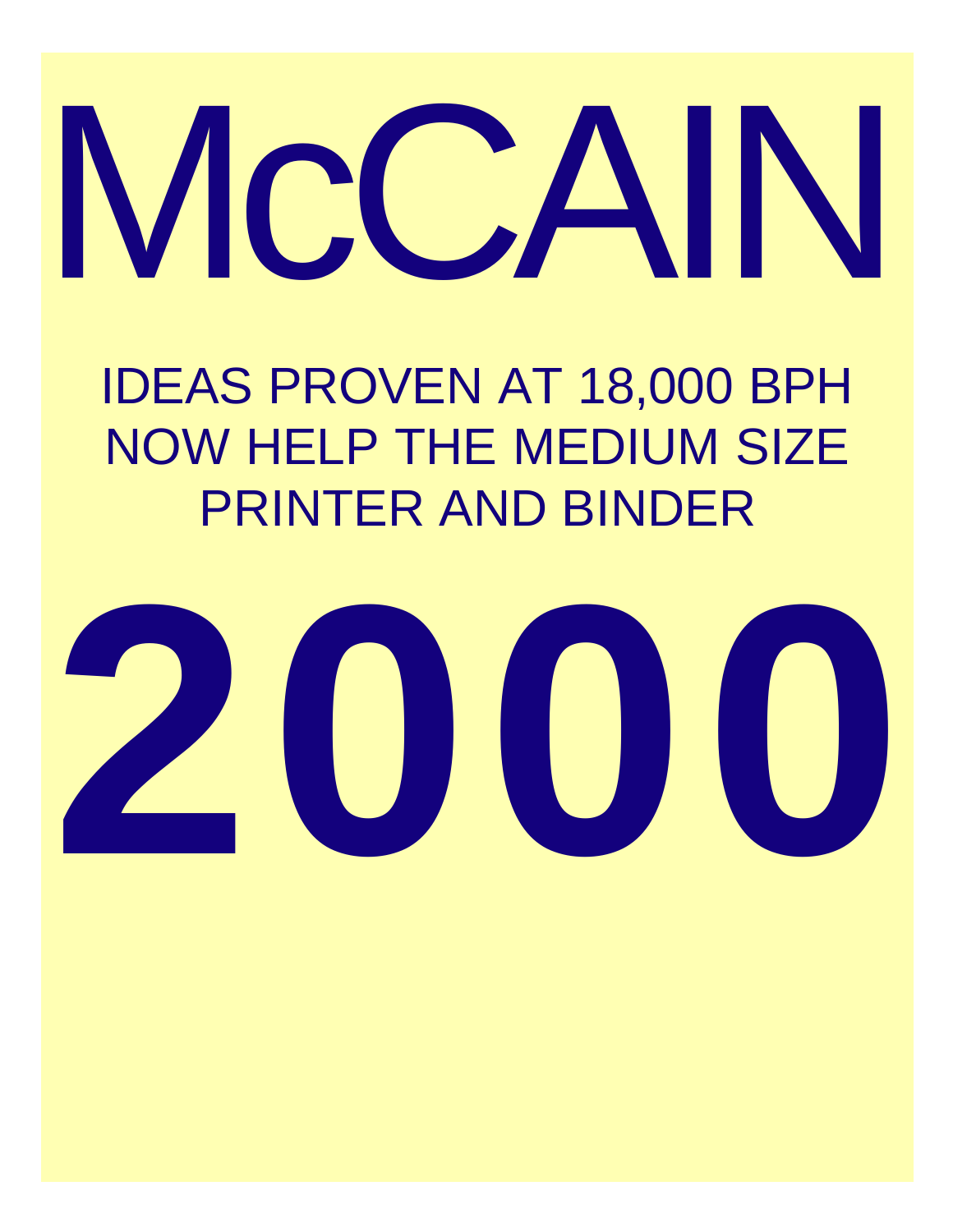# McCAIN  $\mathbf{Z}$

When we introduced our "New Generation" 3000 Saddle binder for speeds up to 18,000/hour, we did more than help the large publication printer. We also learned new methods for better controlling paper, which now help the medium size printer and trade binder to run faster and more steadily than ever before, using the new McCain 2000. Our experiences confirmed that the way to better performance at any production speed is to decrease the distance paper must travel, because for any given signature there is a limited handling speed. Further, our experiences also established new ways to better control magazines in high speed trimming and subsequent operations. So great are the improvements in the 2000 that owners report at least a 18% increase in net production compared with their existing equipment. The smooth and very short travel path of a signature through the 2000 feeder is shown. Note how compact and simple the action is, with nothing left to chance.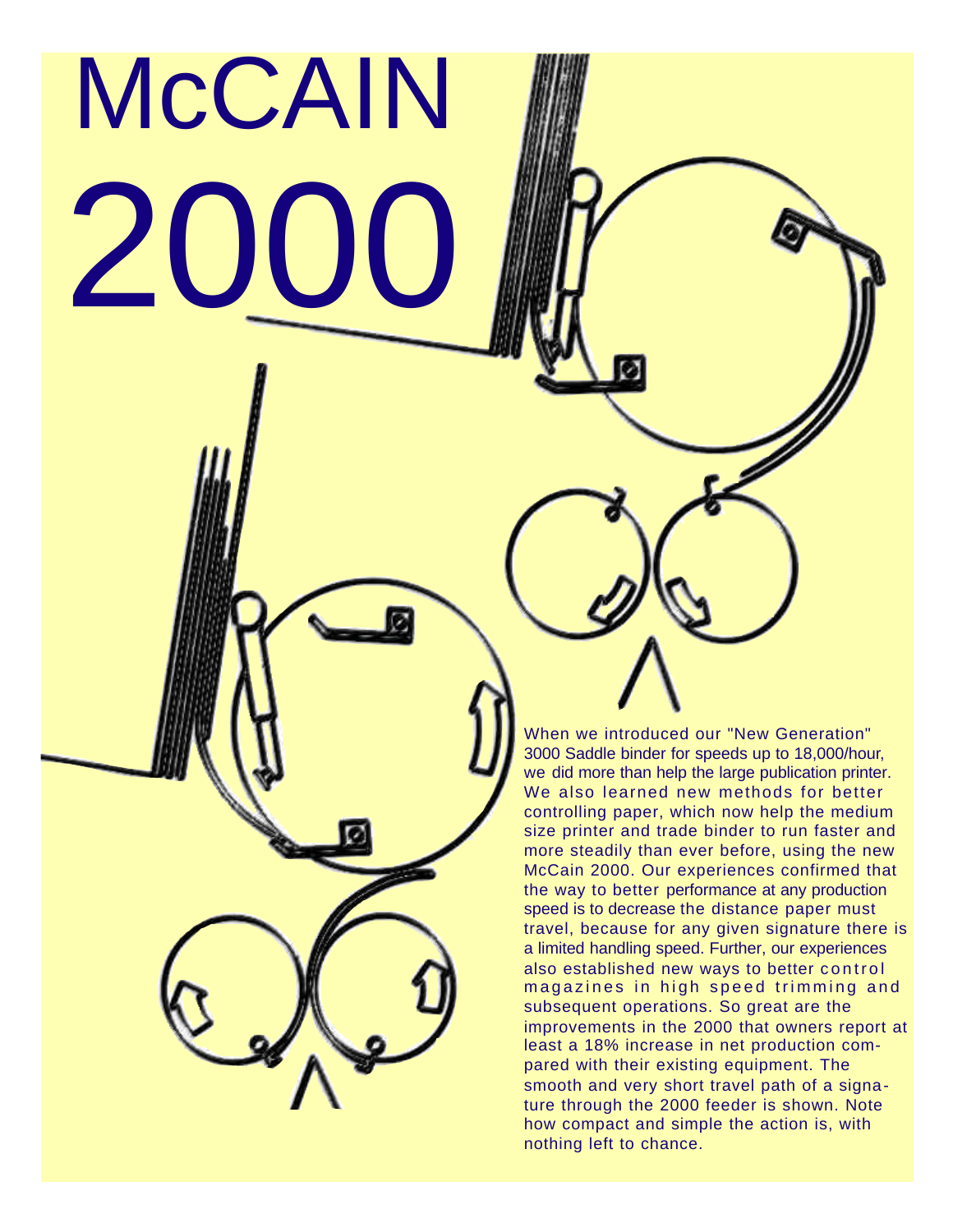# **THE 2000 FEEDER EASIER TO OPERATE FASTER TO SET-UP**



#### **NEW INFEED SET-UP GAUGE**

takes the guesswork out of infeed settings... makes changeover fast and accurate. Just position the gauge -check that everything lines up correctly, and the infeed is ready to go!

#### **EASIER LOADING**

with over 50% more infeed capacity Signatures stand upright in a long, gently curved pile - making loading more convenient and faster. Since more signatures can be loaded at onetime, one person can handle more stations with less effort.



#### **QUICK-CHANGE CLUTCH LEVER**

times each two feeders in a single movement. Also turns feeders off when not needed. No tools - no time consuming adjustment. Feeders are also protected by overload clutch.



#### **SIMPLE, POSITIVE FEEDER MAKEREADY**

All adjustments are positioned up front, with large, easy-to-see calibration for accurate, positive setting. New signature changeover takes seconds. And all adjustments are positively locked.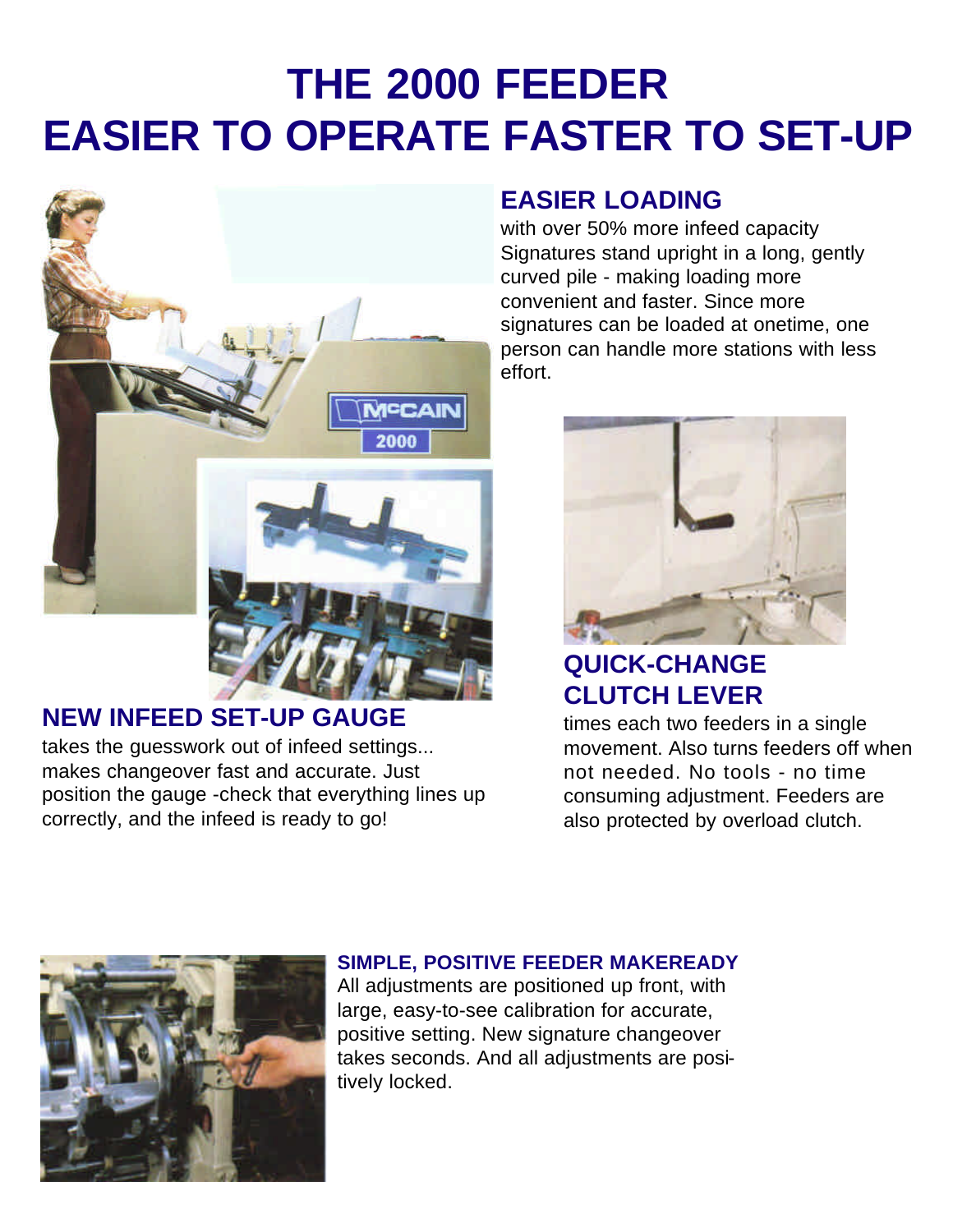## **MCCAINS FAMOUS 6-WAY FEEDER IS DESIGNED TO HANDLE EVEN THE TOUGH JOBS AT HIGH SPEEDS**

Only the McCain 6 way feeder is capable of these versatile opening actions. Vacuum and mechanical grippers combine to open any feedable signature smoothly and quickly, then drop it accurately on height adjustable, hardened steel gathering chains.



**NORMAL LAP** Lap grippers take long leg. Opening gripper digs for short leg.



**NORMAL VACUUM** Lap sucker takes one leg. Opening sucker takes other leg.



#### **POST CARD IN BACK OF BOOK**

Lap gripper holds the card, opening sucker is raised to meet flap.



**LOW-FOLIO LAP** Lap grippers take short leg. Opening gripper takes long leg.



**PARALLEL FOLD NO-LAP**

Center sucker takes closed edge. Opening gripper gets open edge.



#### **POST CARD IN FRONT OF BOOK**

Lap gripper passes card to opposite sucker, lap sucker meets flap.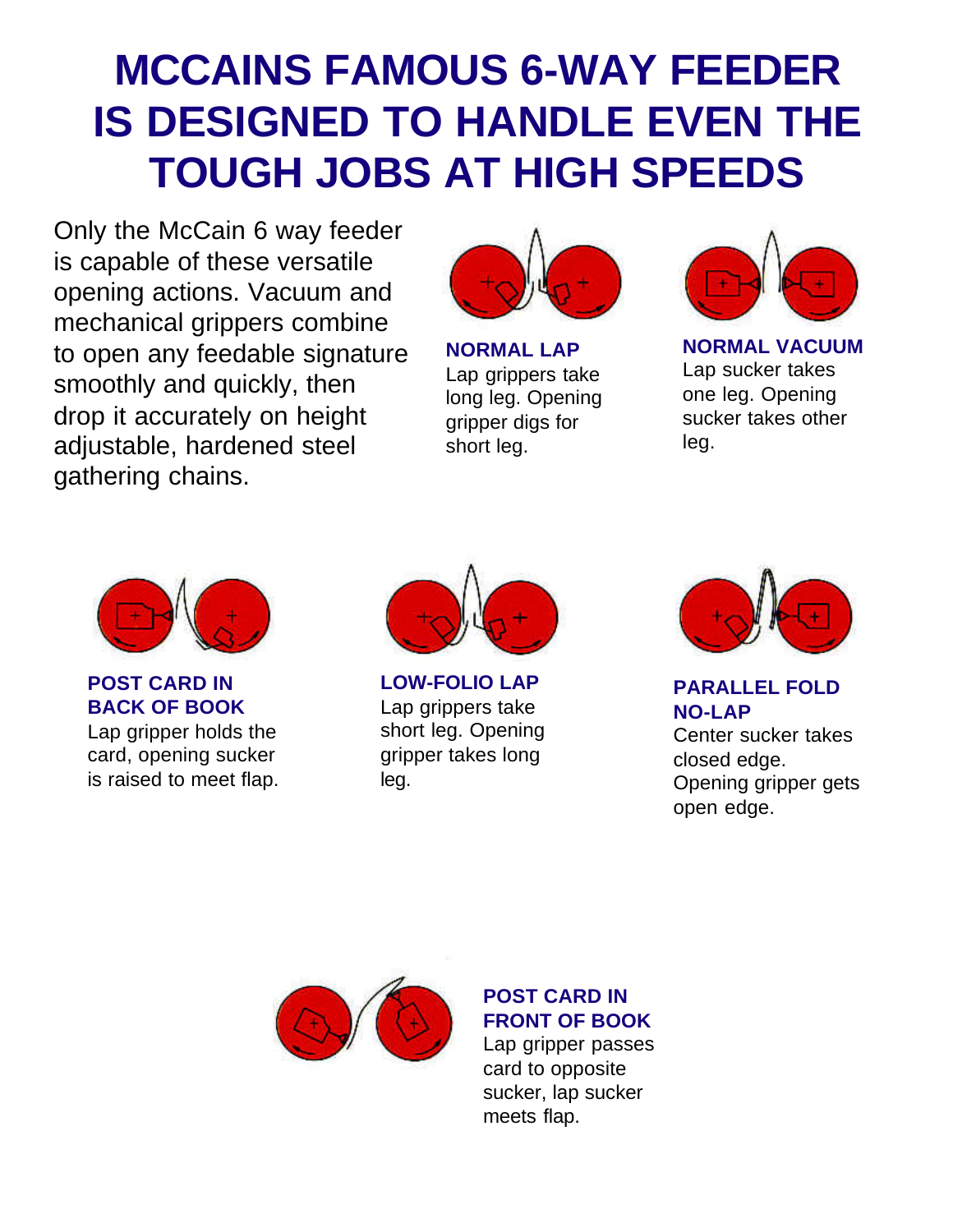### **McCAIN'S RIGID, HEAVY-DUTY CALIPER STAYS ACCURATE AT**

#### **HIGH SPEEDS**



The McCain 2000 has a Rigid Heavy-Duty Caliper capable of sensitive readings even at high speeds. It can detect an extra or missing 4-page signature in thick books, even sense a missing postcard. It is designed to read anywhere along the book, and with a special electronic circuit that can detect signatures misaligned as little as 1 4" away from the collecting pin. Imperfect books - even books out of

jog - are rejected without being stitched. Twin light indicators are set by a single adjustment knob for simple quick thickness adjustment.

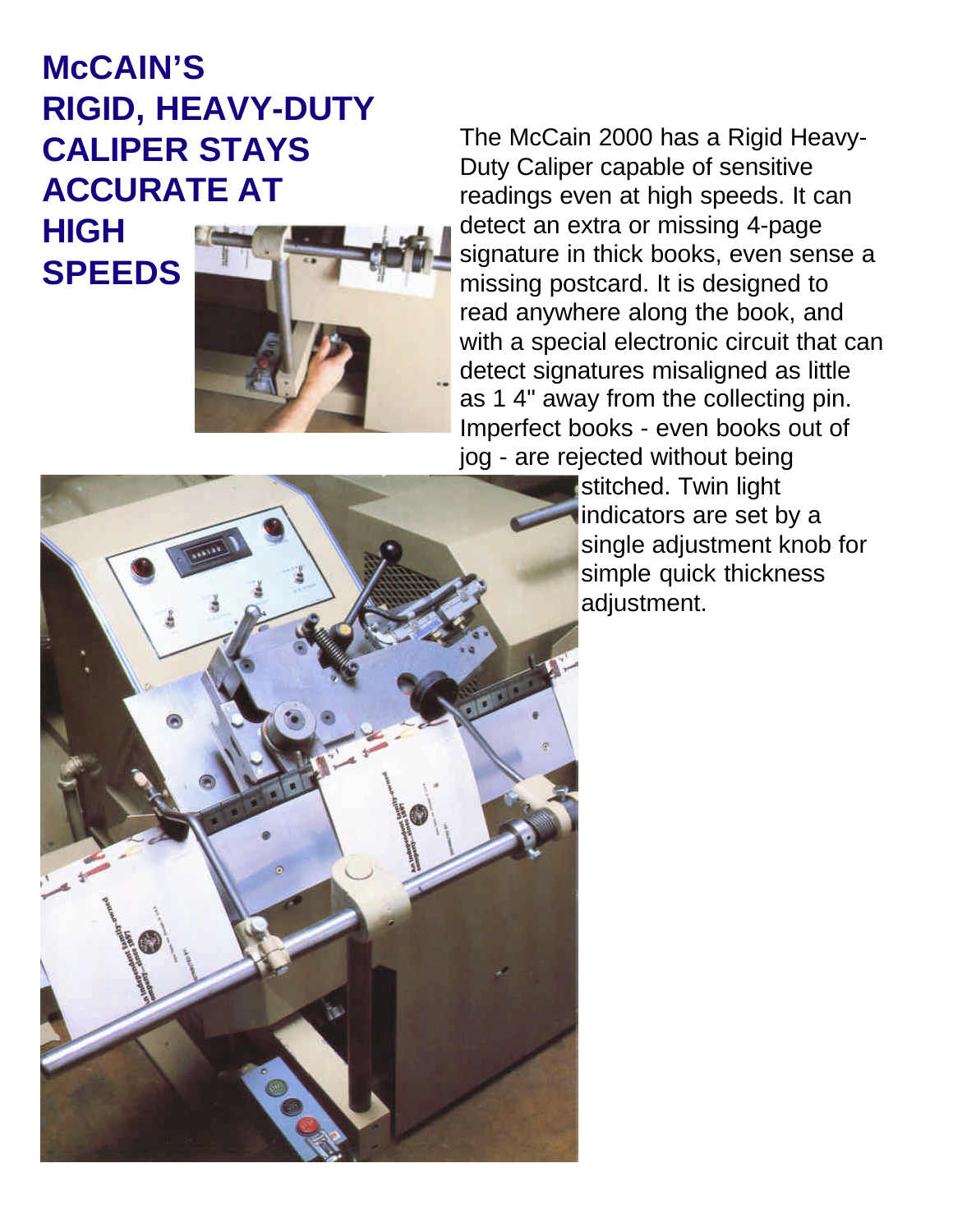# McCAIN'S PROVEN "TROUBLE-FREE" STITCHER IS THE BACKBONE OF THE 2000





The Speedbinder stitcher is protected by jam detectors, overload spring and clutching to prevent costly damage and downtime. It's constructed with 80 sealed bearings and has an automatic lubrication system for smooth, trouble-free operation with minimum maintenance.

The gripper bar slide track holds gripper posts in perfect alignment for complete control of stitch placement. This unique gripper bar has built-in wear adjustment for continued accuracy. Stitches can be staggered for flatter stacking of books. Holds up to 8 stitching heads - can set stitches as close as 1-7 8" on centers. An 18D head stitcher can be furnished.



The 2000 trimmer infeed has twin moving tapes that minimize friction, drag and book distortion. Books move with a steady motion and minimum spacing between books for lowest travel speed. Chain driven lugs carry the book into proper position for exact front cut register by two overhead pushers.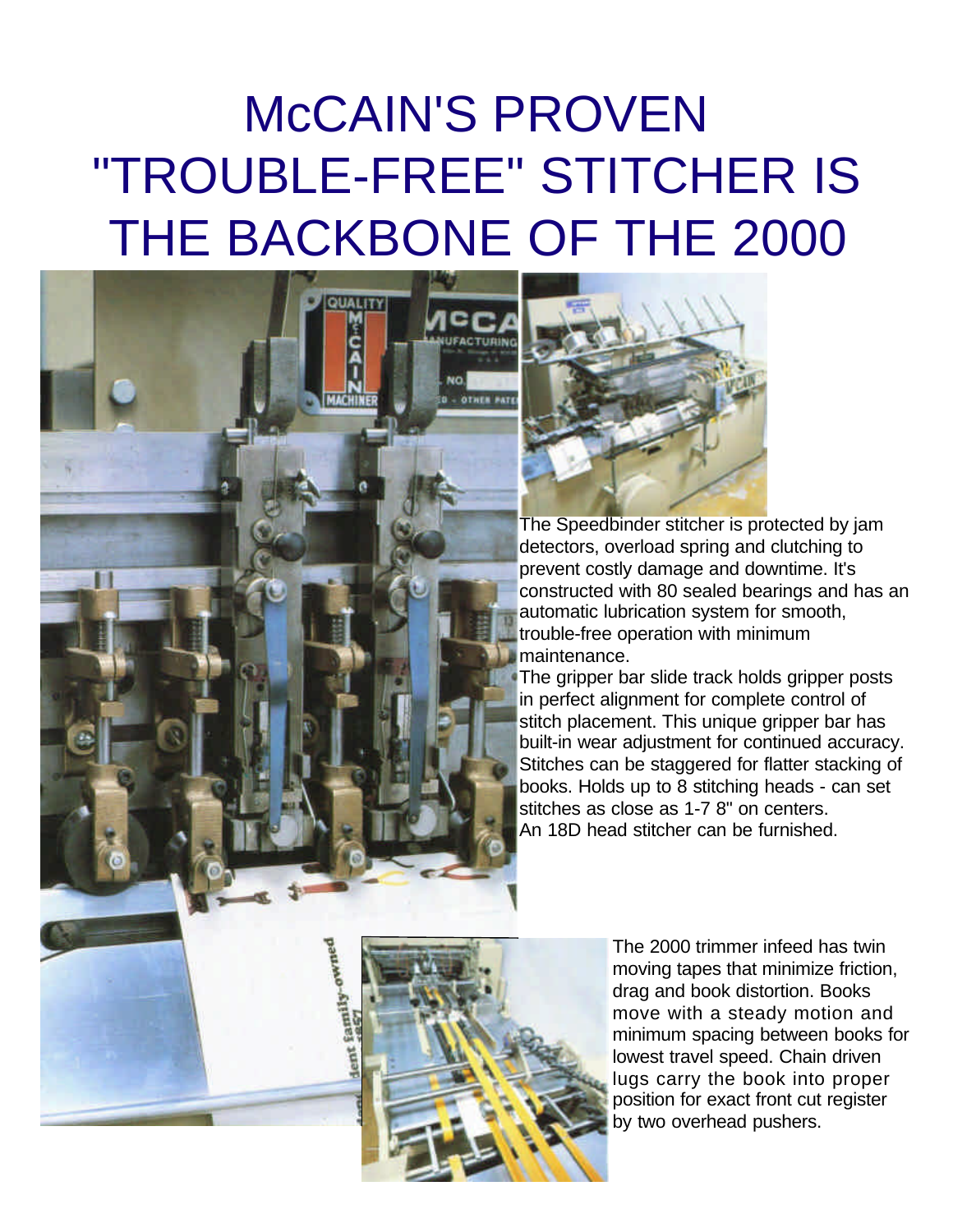# POSITIVE CONTROL, ABSOLUTE POSITIONING, AND CLAMPING ASSURE A SQUARE, EVEN CUT



After the book is positioned for the front cut, McCain's new tripleaction clamp smoothes the book - first at the backbone, then middle, and then front for a clean, straight cut. The book is then moved to the head/foot cut position by a rotary book conveyor. The bottom pushers

**Rotary Book Conveyor**

advance the book freely against the back stops, where side joggers make sure of perfect alignment for the final trim. Books are then moved to the delivery table by a second conveyor, eliminating normal marking problems. Books are under complete and positive control at all times, so that even at highest speed, quality remains constant. Make-ready adjustments are made by conveniently located knobs and levers. The McCain 2000 (MTC) trimmer is designed to handle a wide range of sizes (down to 3" x 6") without special

attachments.



**Cam Operated Flattener Clamp**